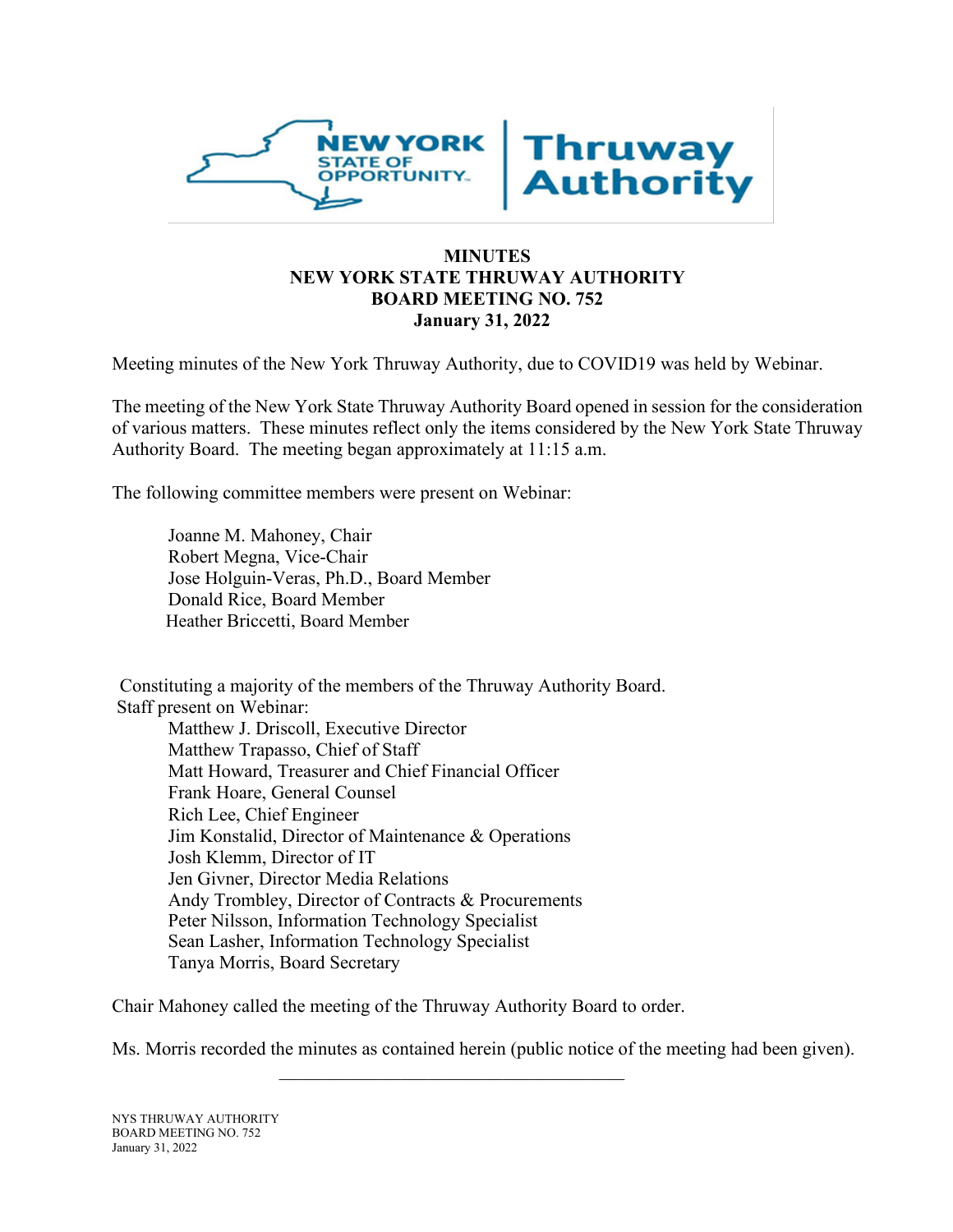# **PUBLIC COMMENT PERIOD RELATED TO THE MEETING AGENDA**

Chair Mahoney stated that due to COVID19 and Executive Order 202.1, we are able to have our Board Meeting by Webinar. Individuals who wish to address items on today's agenda would have had to submit their written comments via email prior to this Board Meeting to the Board Administrator.

Chair Mahoney asked Ms. Morris if there were any public comments. Ms. Morris stated there were comments made by Murray Bodin. Details of the comments are included in the Webinar recording of the meeting.

### **Item 1 by Chair Mahoney (Appendix A) Approval of the Minutes of Meeting No 751**

Chair Mahoney asked for a motion to approve the minutes of the previous meeting.

Upon motion duly made and seconded, the Board approved the minutes of Meeting No. 751 held December 6, 2021, which was made available to the Board Members as part of the Agenda.

## **Item 2 by Matt Howard (Appendix B) Financial Reports– October & November 2021**

The Item was advanced to the Board at the recommendation of the Finance Committee.

Details of the presentation and discussion with Board Members are included in the audio recording of the meeting.

Upon motion duly made and seconded, the Board accepted the Financial Reports for October & November 2021.

### **Item 3 by Matt Howard (Appendix C) Investment Transactions –Fourth Quarter 2021**

The Item was advanced to the Board at the recommendation of the Finance Committee.

Details of the presentation and discussion with Board Members are included in the video recording of the meeting.

Upon motion duly made and seconded, the Board approved the Item.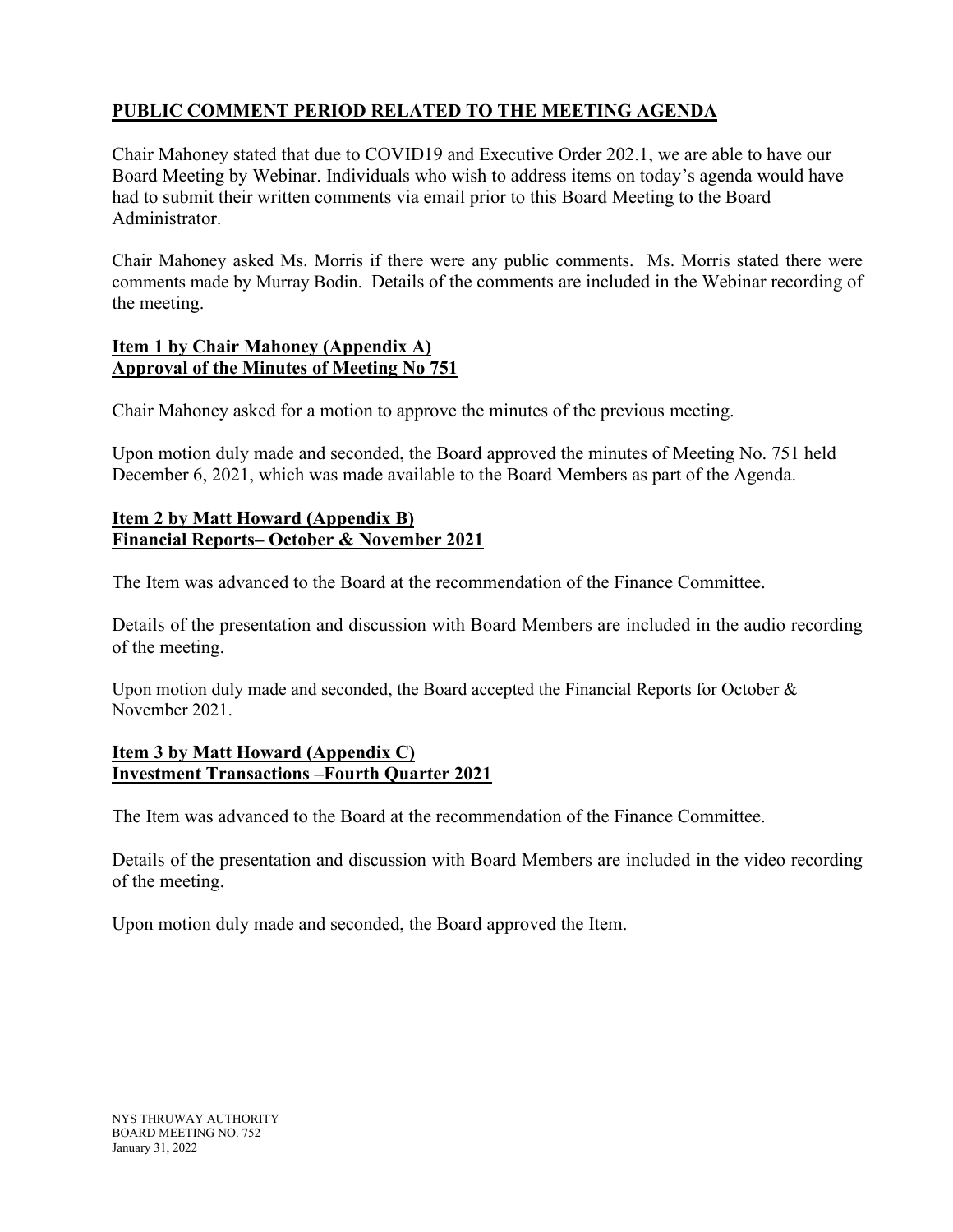### **Item 4 by Director Driscoll (Appendix D) Staff Appointment of Josh Klemm to Director of Information Technology**

Director Driscoll presented the resolution for Staff Appointment of Josh Klemm to Director of Information Technology.

Details of the presentation and discussion with Board Members are included in the audio recording of the meeting.

Upon motion duly made and seconded, the Board approved the Staff Appointment of Josh Klemm and adopted the following resolution:

### RESOLUTION NO. 6339

### STAFF APPOINTMENT OF JOSHUA S. KLEMM AS DIRECTOR OF INFORMATION TECHNOLOGY

RESOLVED, that the Board hereby appoints Joshua S. Klemm as Director of Information Technology effective January 31, 2022, at salary grade 36, with an annual salary of \$165,887, for which funds are available in the 2022

Operating Budget, and it be further

RESOLVED, that this resolution be

incorporated in the minutes of this meeting.

## **Item 5 by Director Driscoll (Appendix E) Staff Appointment of Pat Hoehn to Director of Syracuse Division**

Director Driscoll presented the resolution for Staff Appointment of Pat Hoehn to Director of Syracuse Division.

Details of the presentation and discussion with Board Members are included in the audio recording of the meeting.

Upon motion duly made and seconded, the Board approved the Staff Appointment of Pat Hoehn and adopted the following resolution:

NYS THRUWAY AUTHORITY BOARD MEETING NO. 752 January 31, 2022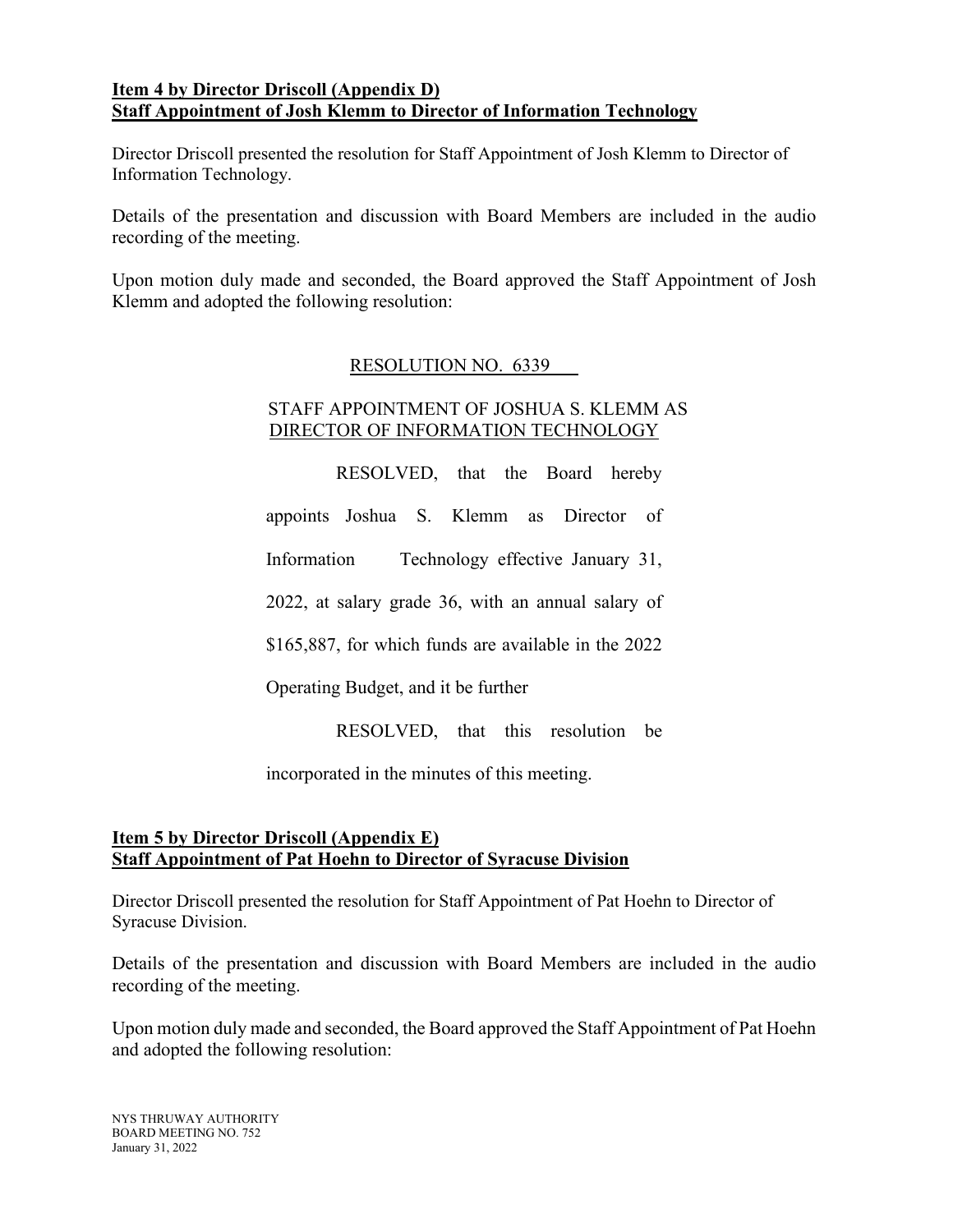It is recommended the Board adopt the following resolution:

### RESOLUTION NO.\_6340

## STAFF APPOINTMENT OF PATRICK K. HOEHN SYRACUSE DIVISION DIRECTOR

RESOLVED, that the Board hereby appoints

Patrick K. Hoehn, as Syracuse Division Director effective

January 31, 2022, at a salary grade 35, with an annual salary

of \$159,486, for which funds are available in the 2022

Operating Budget and be it further

RESOLVED, that this resolution be incorporated in

the minutes of this meeting.

## **Item 6 by Jim Konstalid (Appendix F)**

**Authorizing the Executive Director to enter into a Memorandum of Agreement with the MTA Bridges & Tunnels to Reimburse Costs Related to Program Management Services for the New York E-ZPass Customer Service Center Transition Project**

Jim presented the resolution for Authorizing the Executive Director to enter into a Memorandum of Agreement with the MTA Bridges & Tunnels to Reimburse Costs Related to Program Management Services for the New York E-ZPass Customer Service Center Transition Project.

Details of the presentation and discussion with Board Members are included in the audio recording of the meeting.

Upon motion duly made and seconded, the Board approved the Memorandum of Agreement with the MTA Bridges & Tunnels and adopted the following resolution: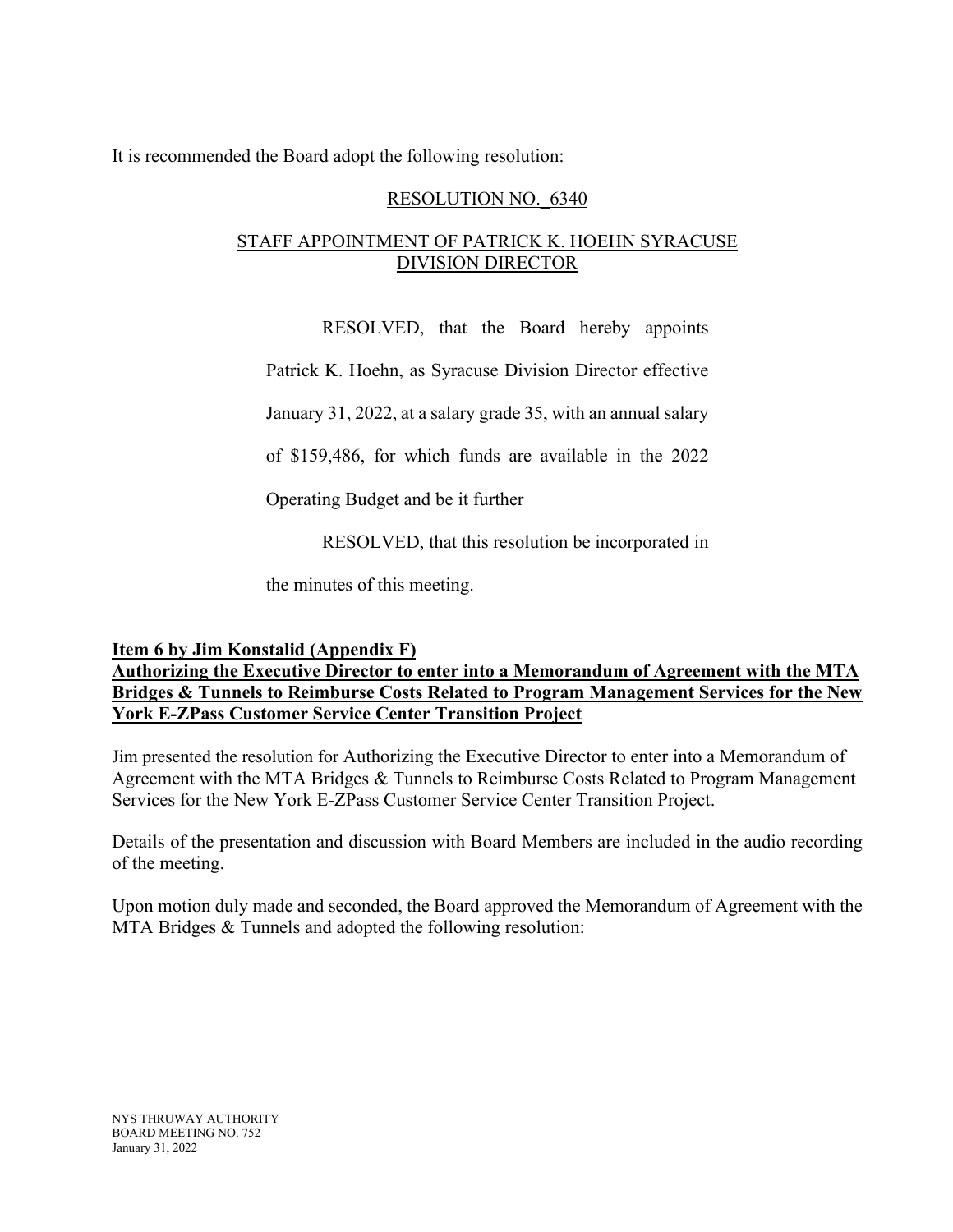#### RESOLUTION NO.6341

AUTHORIZING THE EXECUTIVE DIRECTOR TO EXECUTE A MEMORANDUM OF AGREEMENT WITH THE TRIBOROUGH BRIDGE AND TUNNEL AUTHORITY FOR PROJECT MANAGEMENT SERVICES TO OVERSEE THE NEW YORK CUSTOMER SERVICE CENTER TRANSITION PROJECT

RESOLVED, that the Executive Director, or his designee, be, and hereby is, authorized to execute Memorandum of Agreement with the Triborough Bridge and Tunnel Authority consistent with the terms of this item; and be it further

RESOLVED, that the term of the Agreement shall be for two-years; and be it further

RESOLVED, that the maximum amount payable for this Agreement is \$622,501.75 and shall be on such other terms and conditions as the Executive Director, Director of Maintenance and Operations and General Counsel determine to be in the best interests of the Authority; and be it further

RESOLVED, that the Executive Director or his designee shall have the authority to exercise all powers reserved to the Authority under the provisions of the Agreement, manage and administer the Agreement, amend the provisions of the Agreement consistent with the terms of this item and other Board authorizations and suspend or terminate the Agreement in the best interests of the Authority; and be it further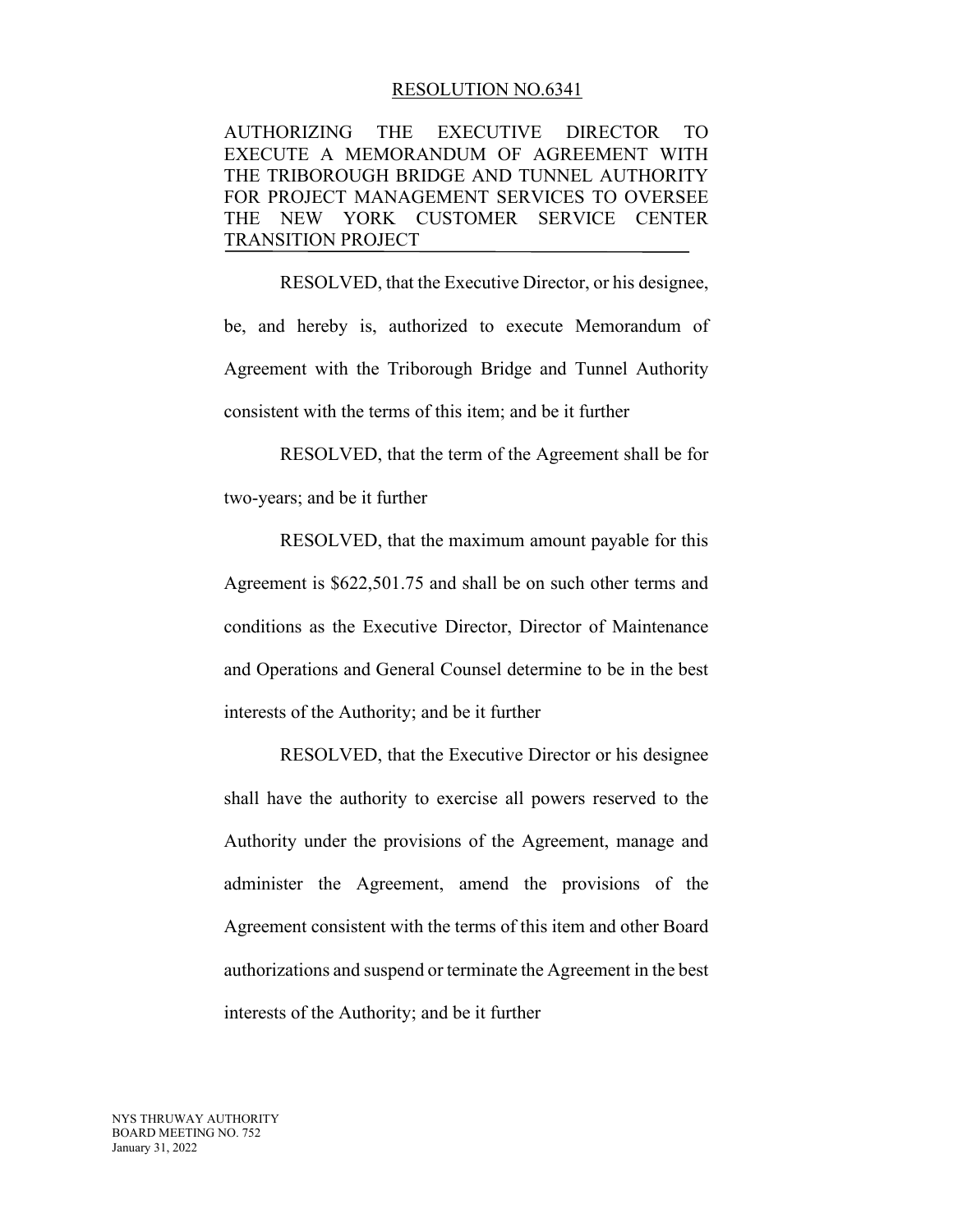RESOLVED, that the Authority's Chief Financial Officer

be, and hereby is, authorized to charge expenditures for services

rendered pursuant to such Agreement to the appropriate Budget;

and be it further

RESOLVED, that this resolution be incorporated in full

in the minutes of this meeting.

## **Item 7 by Frank Hoare (Appendix G)**

## **Declaring Real Property Reference No. 490, Located in the City of Rye and County of Westchester, and Permanent Easement in Adjoining Land, Real Property Reference No TN15- 4, as Not Necessary for the Authority's Corporate Purposes and Authorizing the Sale Thereof**

Mr. Hoare presented the resolution to Declare Real Property Reference No. 490 Located in the City of Rye and County of Westchester and Permanent Easement in Adjoining Land.

Details of the discussion with Board Members are included in the audio recording of the meeting.

Upon motion duly made and seconded, the Board Authorized to Declare Real Property Reference No. 490 Located in the City of Rye and County of Westchester and Permanent Easement in Adjoining Land Real Property Reference No TN15-4, as Not Necessary for the Authority's Corporate Purposes and Authorizing the Sale Thereof and adopted the following resolution:

## RESOLUTION NO. 6342

DECLARING REAL PROPERTY REFERENCE NO. 490, LOCATED IN THE CITY OF RYE, COUNTY OF WESTCHESTER, AND PERMANENT EASEMENT IN ADJOINING LAND, REAL PROPERTY REFERENCE NO. TN15-4, AS NOT NECESSARY FOR THE AUTHORITY'S CORPORATE PURPOSES AND AUTHORIZING THE SALE THEREOF

RESOLVED, that the Board hereby finds, determines, and declares that all remaining right, title and interest in and to Real Property Reference No. 490 (hereinafter, "Subject Property"), and in the Subject Permanent Easement, Real Property Reference No. TN15- 4, as shown and delineated on Exhibits I and II, attached hereto and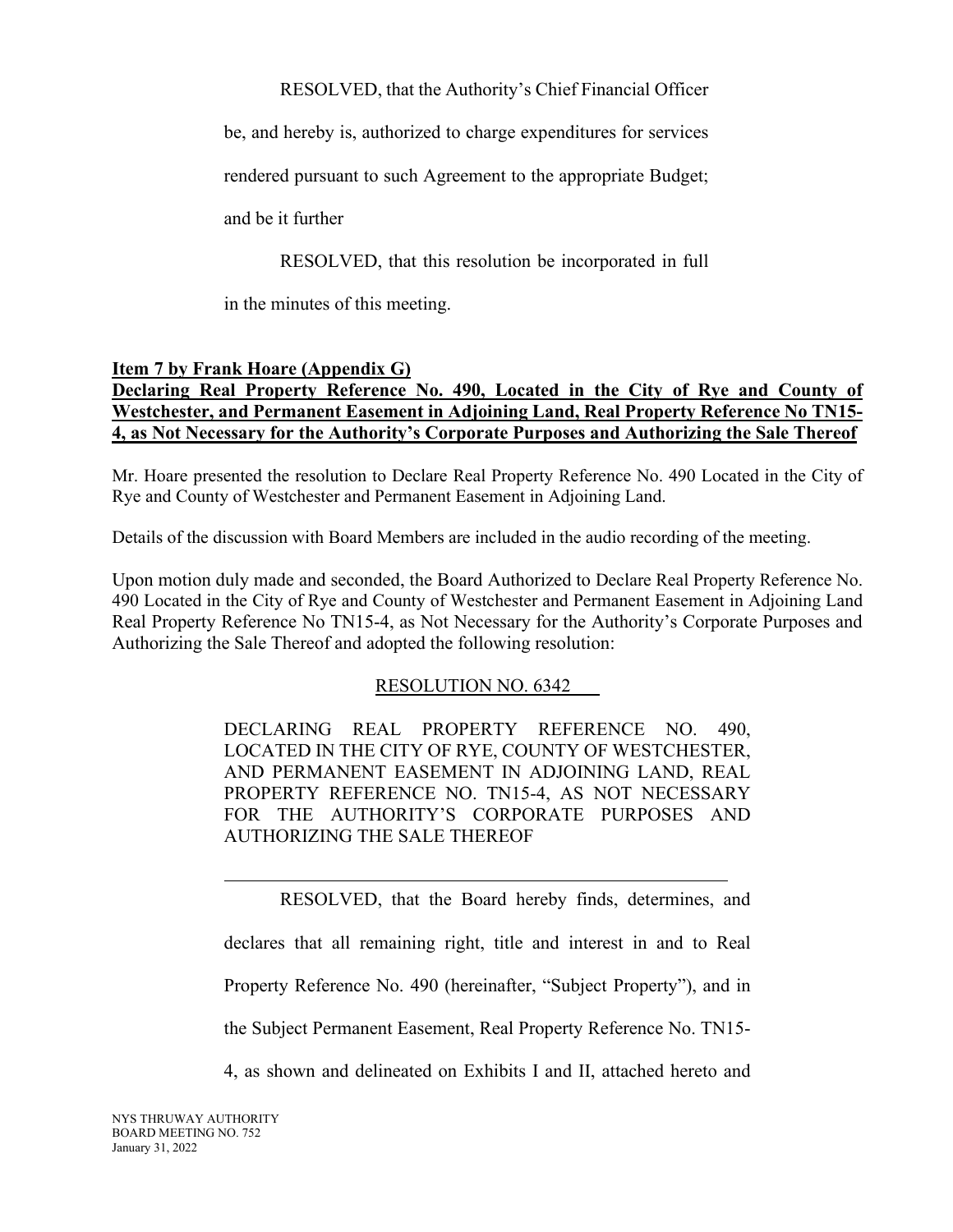made a part hereof, are not necessary for the Authority's corporate purposes and, therefore, available for disposal, and be it further

RESOLVED, that the Subject Property be, and the same hereby is, authorized for conveyance to Rye Country Day School (hereinafter, "Applicant") pursuant to, and in accordance with, legislation adopted by New York State Legislature and signed by the Governor ("Legislation"), and be it further

RESOLVED, that the Subject Permanent Easement, as described in this agenda item and Exhibits I and II, be, and the same hereby is, authorized for conveyance to the Applicant and be it further

RESOLVED, that such conveyance of the Subject Property and the Subject Permanent Easement to the Applicant be predicated upon Applicant's payment of consideration in the amount of \$5,160,000, and be it further

RESOLVED, that the Executive Director, or his designee, be, and the same hereby is, authorized to execute an agreement for the sale of the Subject Property and conveyance of the Subject Permanent Easement with the Applicant on the terms and conditions specified herein and in the Legislation and other terms and conditions deemed by General Counsel to be in the Authority's best interest, and to take all necessary actions necessary to convey the Subject Property and the Subject Permanent Easement to the Applicant, and be it further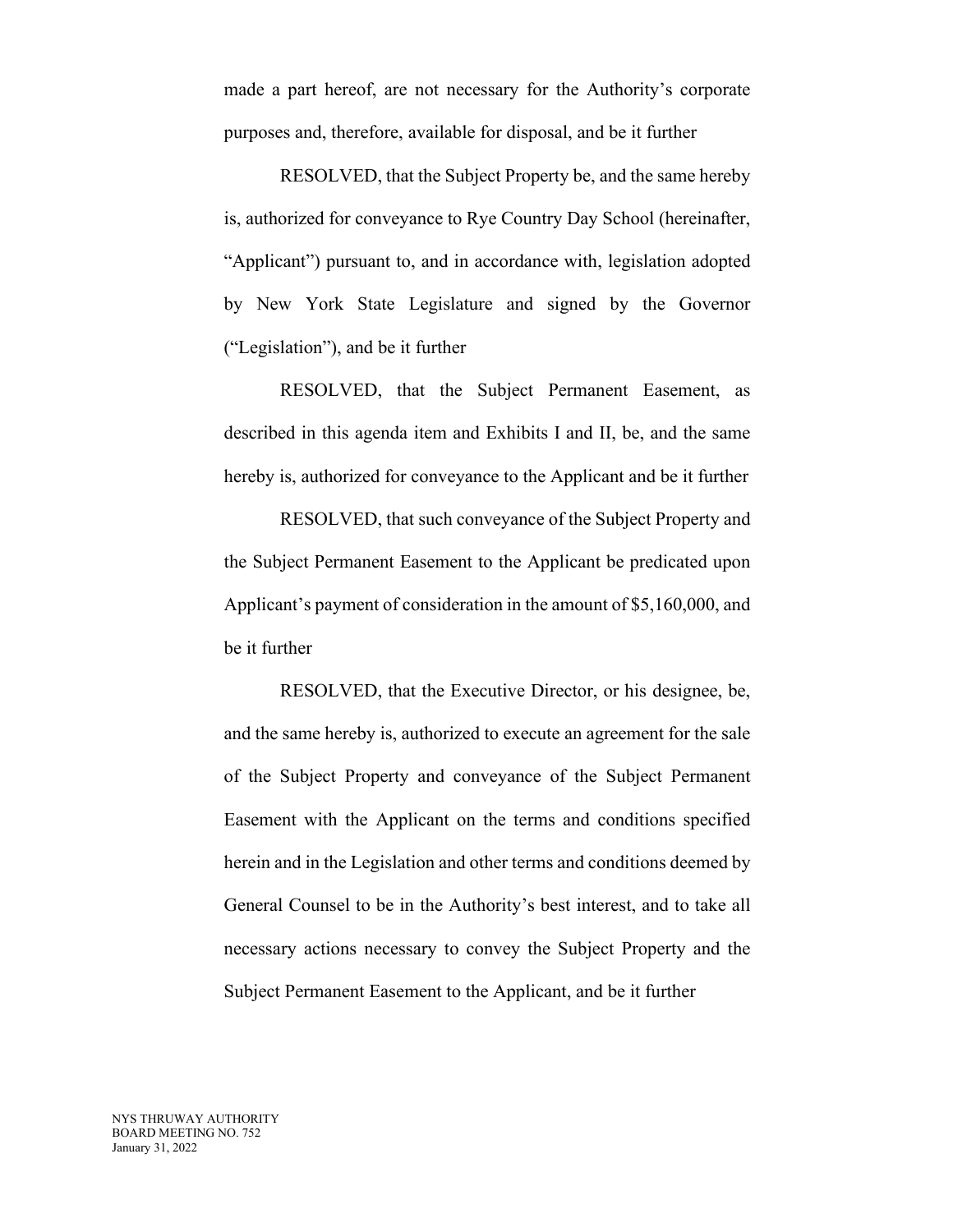RESOLVED, that the recommendation regarding the environmental significance of this Board action (hereinafter, "recommendation"), pursuant to the State Environmental Quality Review Act (hereinafter, "SEQRA"), be, and the same hereby is, approved, and be it further

RESOLVED, that the Chief Engineer, or his designee, be, and the same hereby is, authorized to execute the SEQRA Short Environmental Assessment Form and SEQRA Negative Declaration, and to distribute any required documents on behalf of the Board relative to such adoption, and be it further

RESOLVED, that this resolution be incorporated in the minutes

of this meeting.

## **Item 8 by Frank Hoare (Appendix H) Declaring Real Property Reference No. TN20-3 – Subject Property A & Subject Property B, Located in the Town of Clarkstown and County of Rockland, as Not Necessary for the Authority's Corporate Purposes and Authorizing the Auctions Thereof**

Mr. Hoare presented the resolution to Declare Real Property Reference No. TN20-3-Subjecto Property A & Subject Property B Located in the Town of Clarkstown and County of Rockland.

Details of the discussion with Board Members are included in the audio recording of the meeting.

Upon motion duly made and seconded, the Board Declared Real Property Reference No. TN20-3- Subject to Property A & Subject Property B Located in the Town of Clarkstown and County of Rockland as not necessary for the Authority's Corporate Purposes and Authorized the Auctions Thereof and adopted the following resolution: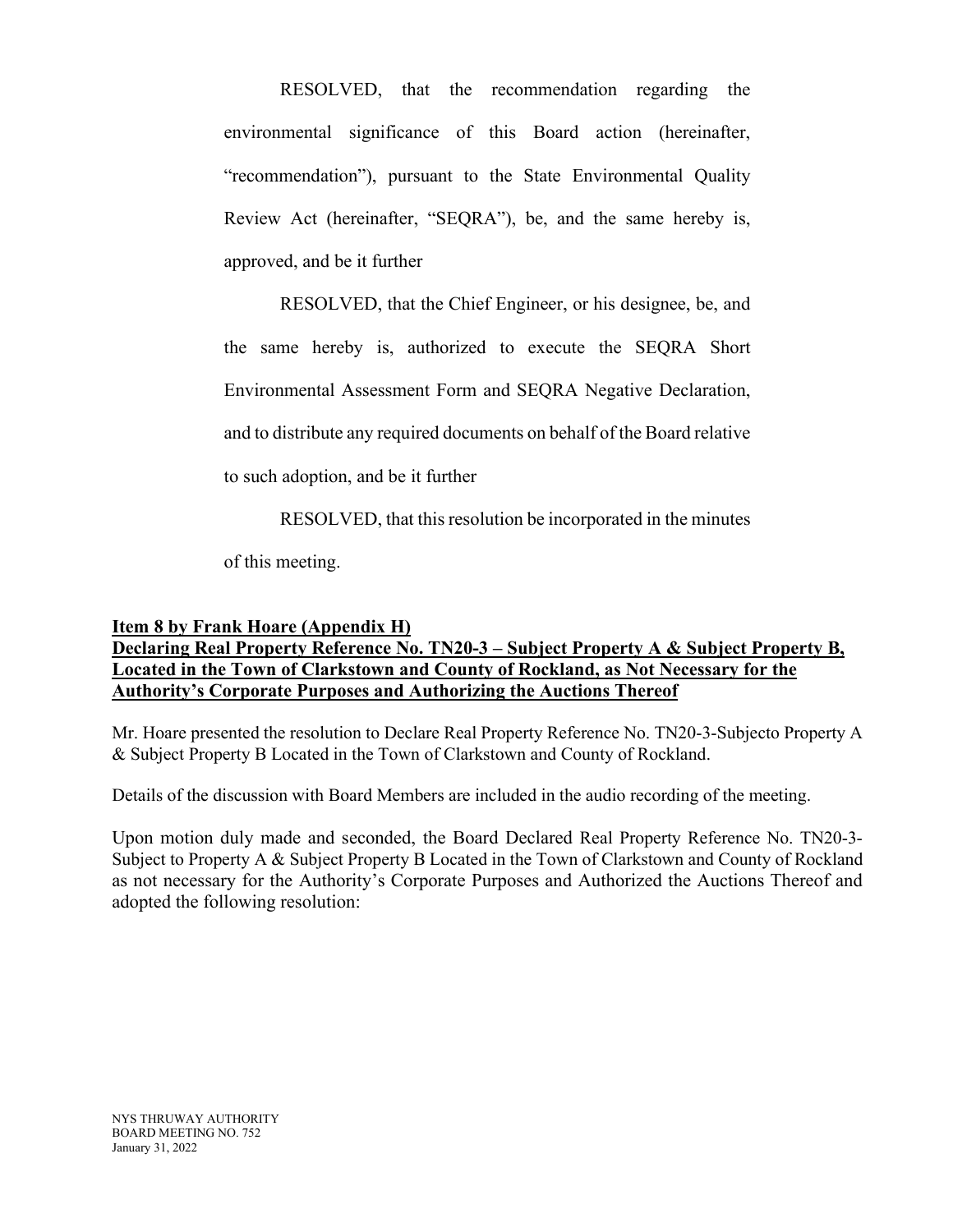#### RESOLUTION NO. 6343

DECLARING REAL PROPERTY REFERENCE NO. TN20-3 – SUBJECT PROPERTY A & SUBJECT PROPERTY B, LOCATED IN THE TOWN OF CLARKSTOWN AND COUNTY OF ROCKLAND, AS NOT NECESSARY FOR THE AUTHORITY'S CORPORATE PURPOSES AND AUTHORIZING THE AUCTIONS THEREOF

RESOLVED, that the Board hereby finds, determines and declares that all remaining right, title and interest in and to Real Property Reference No. TN20-3 (hereinafter, "Subject Property A" and "Subject Property B"), as shown and delineated on Exhibits I and II attached hereto and made a part hereof, are not necessary for the Authority's corporate purposes and, therefore, available for auction; and be it further

RESOLVED, that the Executive Director, or his designees, be and the same herby is/are, authorized to conduct public auctions of the Properties at a minimum-bid amount of \$150,000 for Subject Property A and at a minimum-bid amount of \$170,000 for Subject Property B ; and be it further

RESOLVED, that the Executive Director, or his designees be, and the same hereby is/are, authorized to accept the highest bids that meets or exceeds each auction's minimum bid, to memorialize such acceptance via the execution of the agreements for the sale of real property with the highest bidders on terms and conditions deemed by General Counsel to be in the Authority's best interest, and to convey the Subject Properties to such highest bidders; and be it further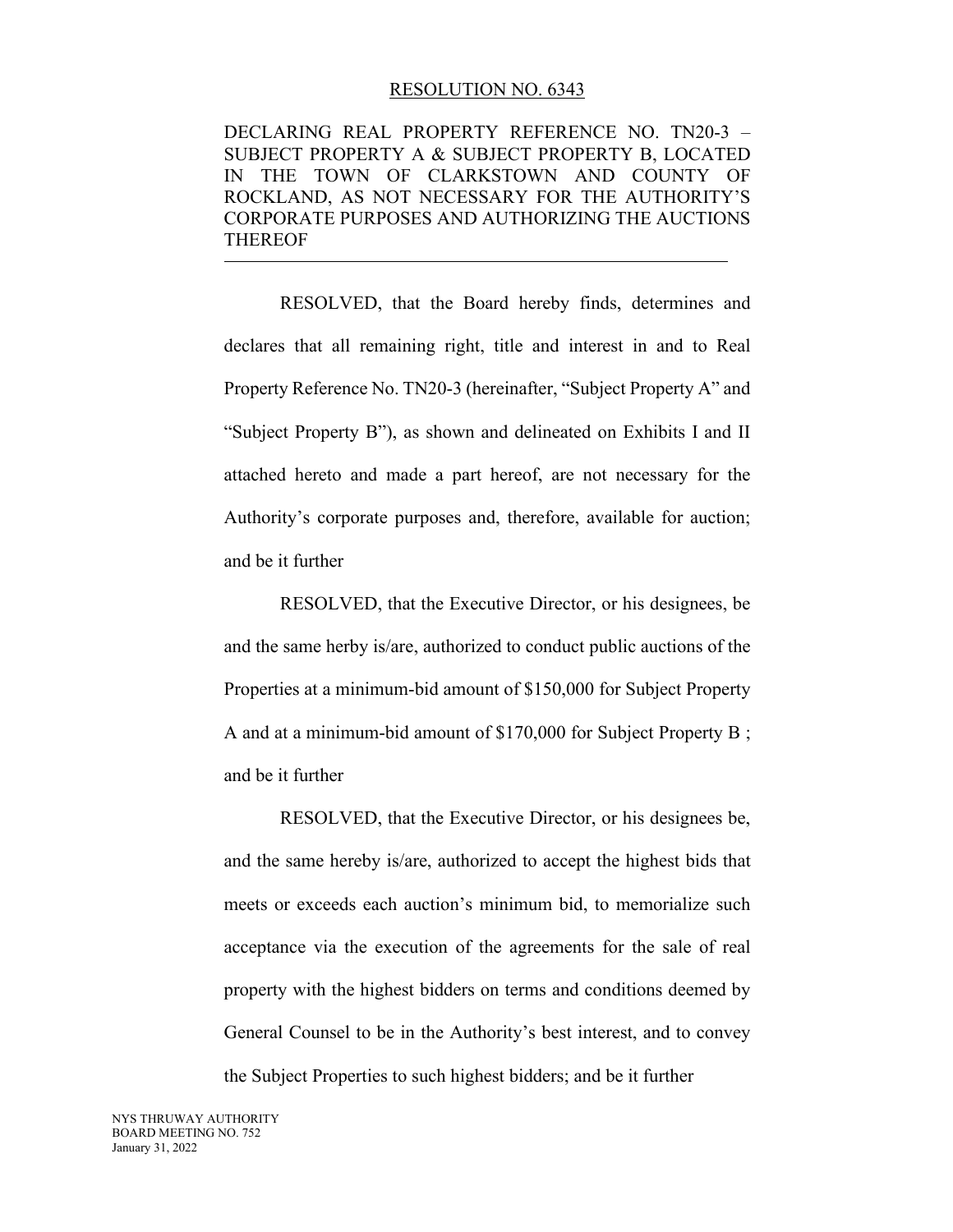RESOLVED, that the Chief Engineer, or his designee, be and the same hereby is, authorized to execute the SEQRA Short Environmental Assessment form and SEQRA Negative Declaration, and to distribute any required documents on behalf of the Board relative to such adoption; and be it further

RESOLVED, that the Executive Director, Chief Engineer, Chief Financial Officer, and General Counsel be, and the same hereby are, authorized to take all steps necessary to implement this Board action; and be it further

RESOLVED, that this resolution be incorporated in the minutes

of this meeting.

## **Item 9 by Rich Lee (Appendix I) Authorizing the Execution of Agreement D214866 with JMT of New York, Inc.**

Mr. Lee presented the resolution to Authorize the Execution of Agreement D214866 with JMT of New York, Inc.

Details of the discussion with Board Members are included in the audio recording of the meeting.

Upon motion duly made and seconded, the Board authorized the Agreement D214866 with JMT of New York, Inc. and adopted the following resolution:

## RESOLUTION NO. 6344

### AUTHORIZING THE EXECUTION OF AGREEMENT D214866 WITH JMT OF NEW YORK, INC.

NYS THRUWAY AUTHORITY BOARD MEETING NO. 752 January 31, 2022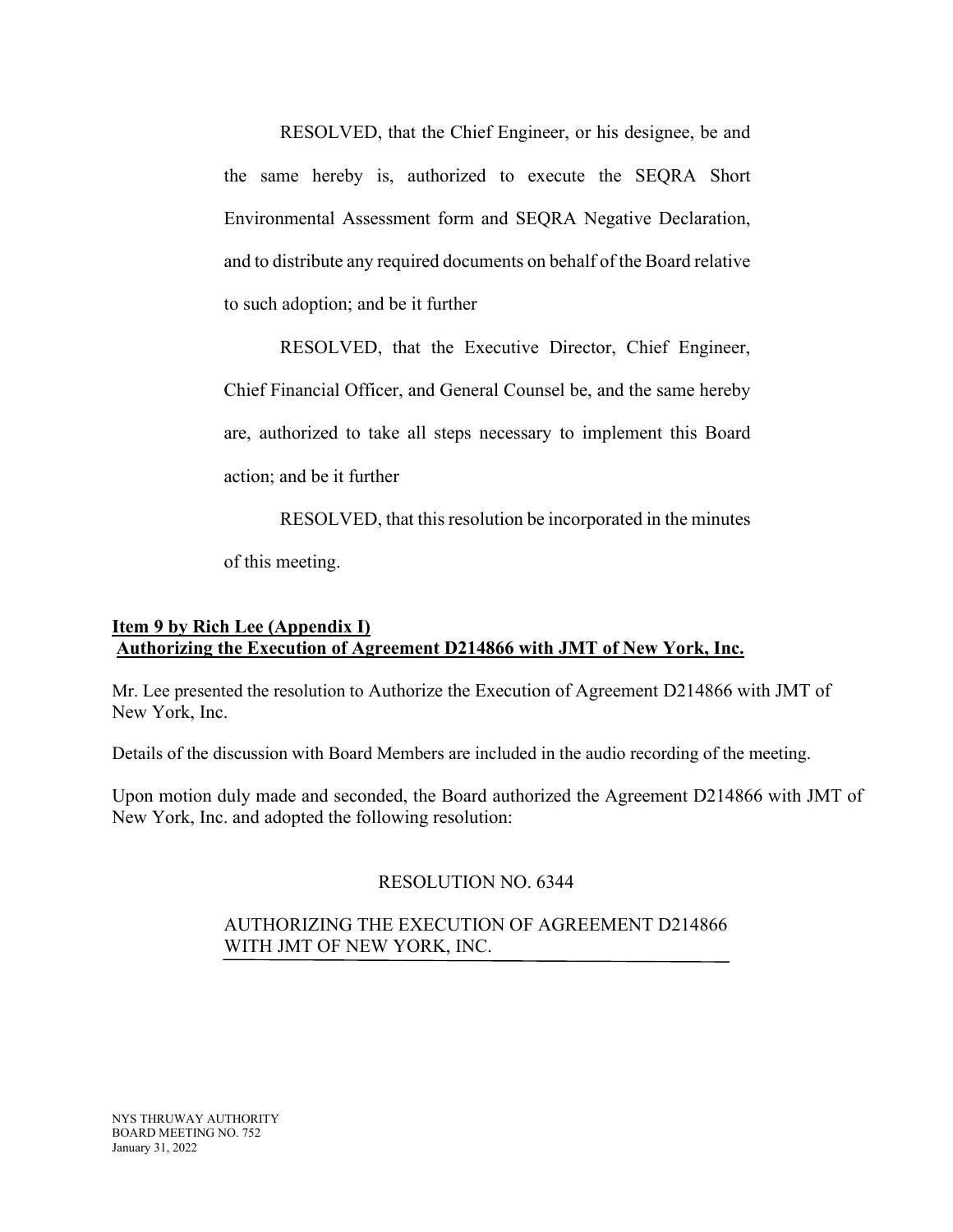RESOLVED, that the Chief Engineer or his designee, be, and he hereby is, authorized to execute agreement (D214866) with JMT of New York, Inc., as listed in Exhibit A, attached hereto, provided that sufficient funding has been identified to complete services for the projects through this agreement, with the Maximum Amount Payable of the agreement not to exceed the amount shown in the attached Exhibit A, and such agreement shall be on such other terms and conditions as the Chief Engineer, in consultation with the General Counsel, determines to be in the best interest of the Authority, and be it further

RESOLVED, that the Chief Engineer or his designees shall have the authority to exercise all powers reserved to the Authority under the provisions of the agreement, manage and administer the agreement, amend the provisions of the agreement consistent with the terms of this Item and in accordance with the 2022 Contracts Program Resolution and other Board authorizations, and suspend or terminate the agreement in the best interest of the Authority, and be it further

RESOLVED, that this resolution be incorporated in the minutes

of this meeting.

### **Item 10 by Rich Lee (Appendix J) Authorizing the Execution of Agreement D214867 with Erdman Anthony and Associates, Inc**.

Mr. Lee presented the resolution for Authorizing the Execution of Agreement D214867 with Erdman Anthony and Associates, Inc.

Details of the discussion with Board Members are included in the audio recording of the meeting.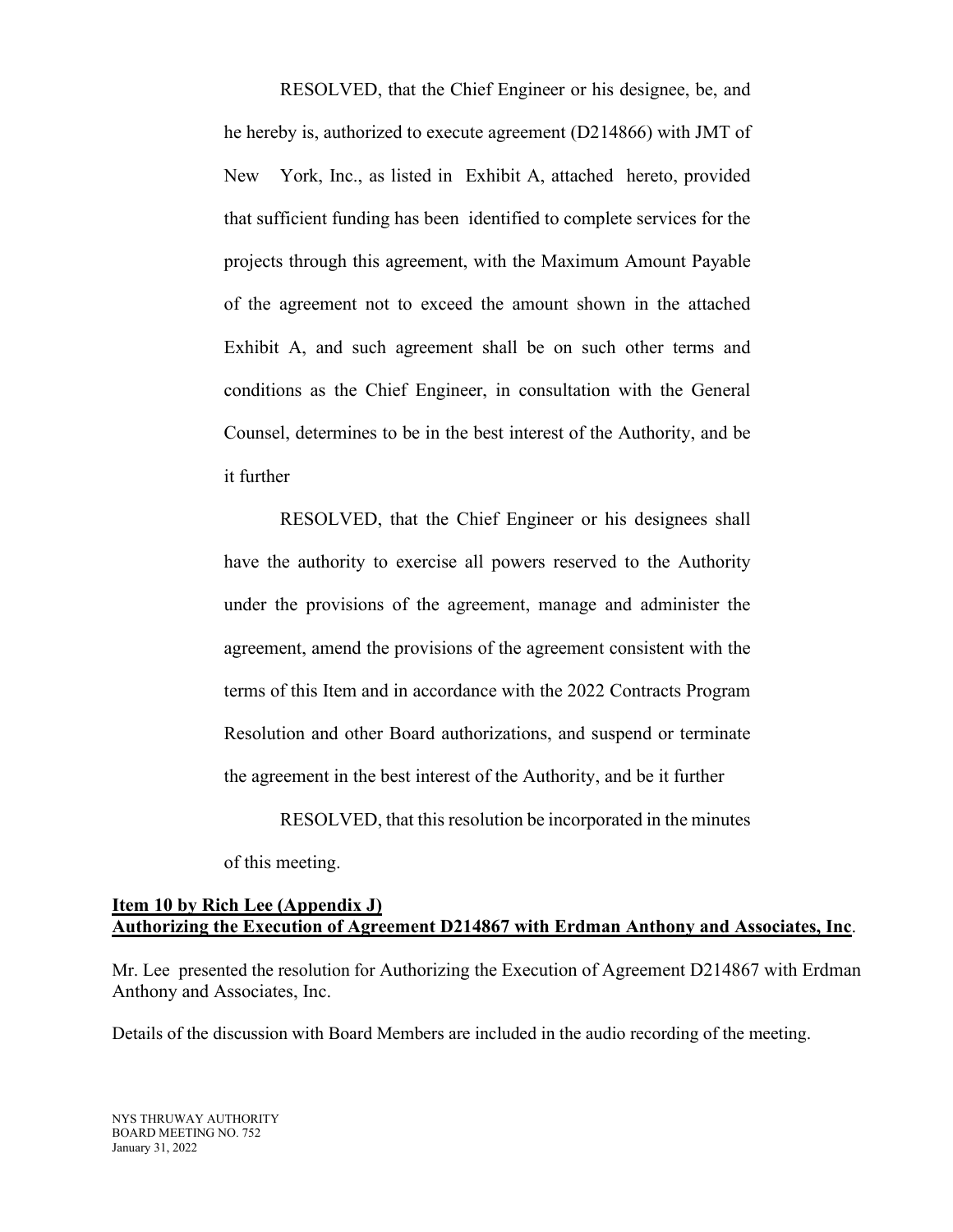Upon motion duly made and seconded, the Board authorized Execution of Agreement D214867 with Erdman Anthony and Associate, Inc. and adopted the following resolution:

### RESOLUTION NO. 6345 AUTHORIZING THE EXECUTION OF AGREEMENT D214867 WITH ERDMAN ANTHONY AND ASSOCIATES, INC.

 RESOLVED, that the Chief Engineer or his designee, be, and he hereby is, authorized to execute agreement (D214867) with Erdman Anthony Inc., as listed in Exhibit A, attached hereto, provided that sufficient funding has been identified to complete services for the projects through this agreement, with the Maximum Amount Payable of the agreement not to exceed the amount shown in the attached Exhibit A, and such agreement shall be on such other terms and conditions as the Chief Engineer, in consultation with the General Counsel, determines to be in the best interest of the Authority, and be it

further

RESOLVED, that the Chief Engineer or his designees shall have the authority to exercise all powers reserved to the Authority under the provisions of the agreement, manage and administer the agreement, amend the provisions of the agreement consistent with the terms of this Item and in accordance with the 2022 Contracts Program Resolution and other Board authorizations, and suspend or terminate the agreement in the best interest of the Authority, and be it further

RESOLVED, that this resolution be incorporated in the minutes of this meeting.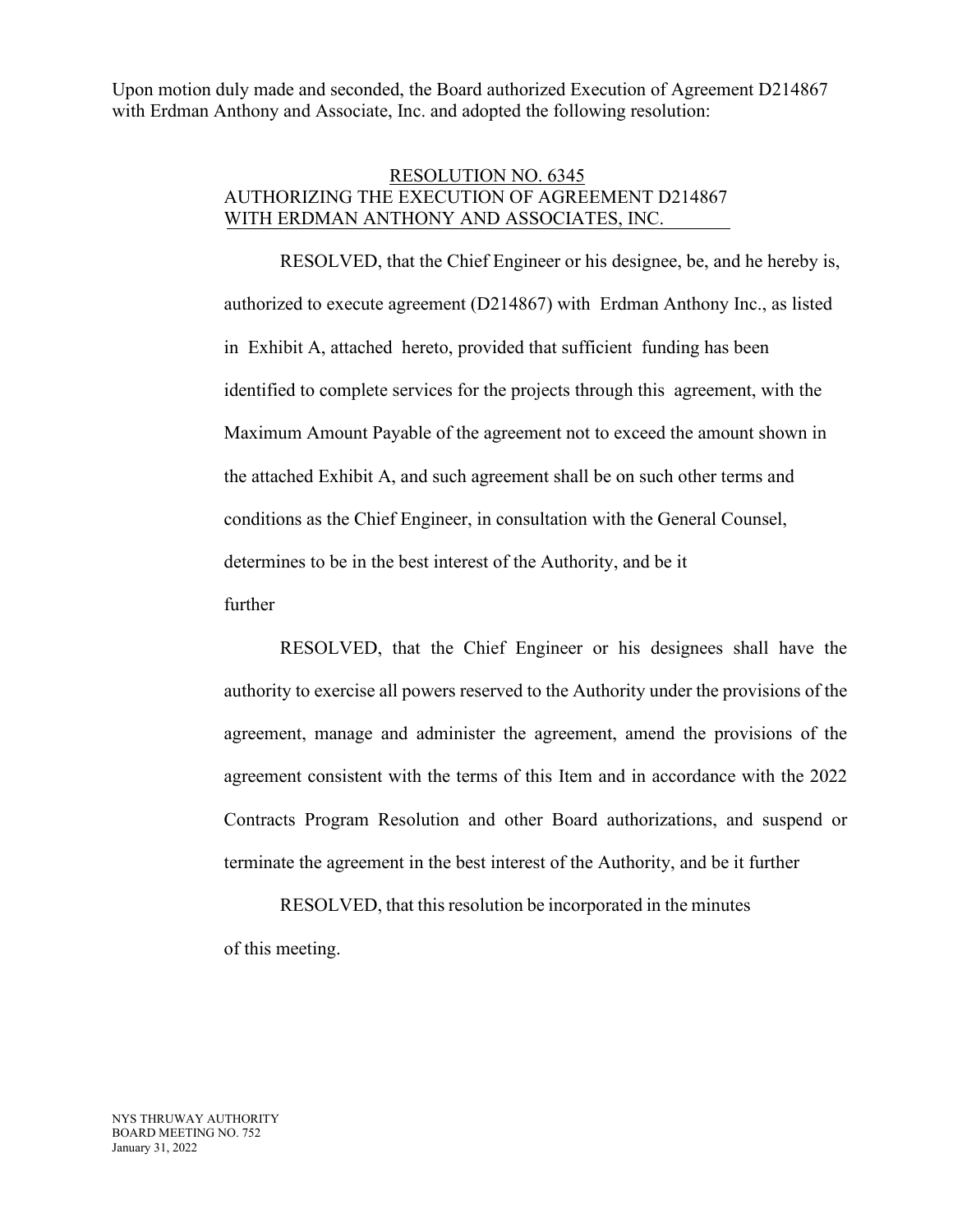### **Item 11 by Rich Lee (Appendix K) Authorizing Additional Funding for TAB 21-22/D214858, Buffalo and Syracuse Division Pavement Striping – Various Locations**

Mr. Lee presented the resolution for Authorizing the Additional Funding for TAB 21-22/D214858 Buffalo and Syracuse Division Pavement Striping – Various Locations.

Details of the discussion with Board Members are included in the audio recording of the meeting.

Upon motion duly made and seconded, the Board Authorized Additional Funding for TAB 21- 22/D214858, Buffalo and Syracuse Division Pavement Striping – Various Locations and adopted the following resolution:

### RESOLUTION NO. 6346

## AUTHORIZING ADDITIONAL FUNDING FOR TAB 21-22/ D214858, BUFFALO AND SYRACUSE DIVISION PAVEMENT STRIPING AT VARIOUS LOCATIONS

 RESOLVED, that an additional \$248,151.10 (revising the total contract value to \$998,151.10) for TAB 21-22/D214858, Buffalo and Syracuse Division Pavement Striping- Various Locations be, and the same hereby is authorized, and be it further

 RESOLVED, that the additional funding be allocated to TAB 21- 22/D214858 from anticipated project deferments and bid savings from the 2022 Contracts Program, and be it further

 RESOLVED, that the Chief Engineer or his designee shall have the authority to exercise all powers reserved to the Authority under the provisions of the contract, manage and administer the contract, amend the provisions of the contract consistent with the terms of this Item and other Board authorizations and suspend or terminate the contract in the best interests of the Authority, and be it further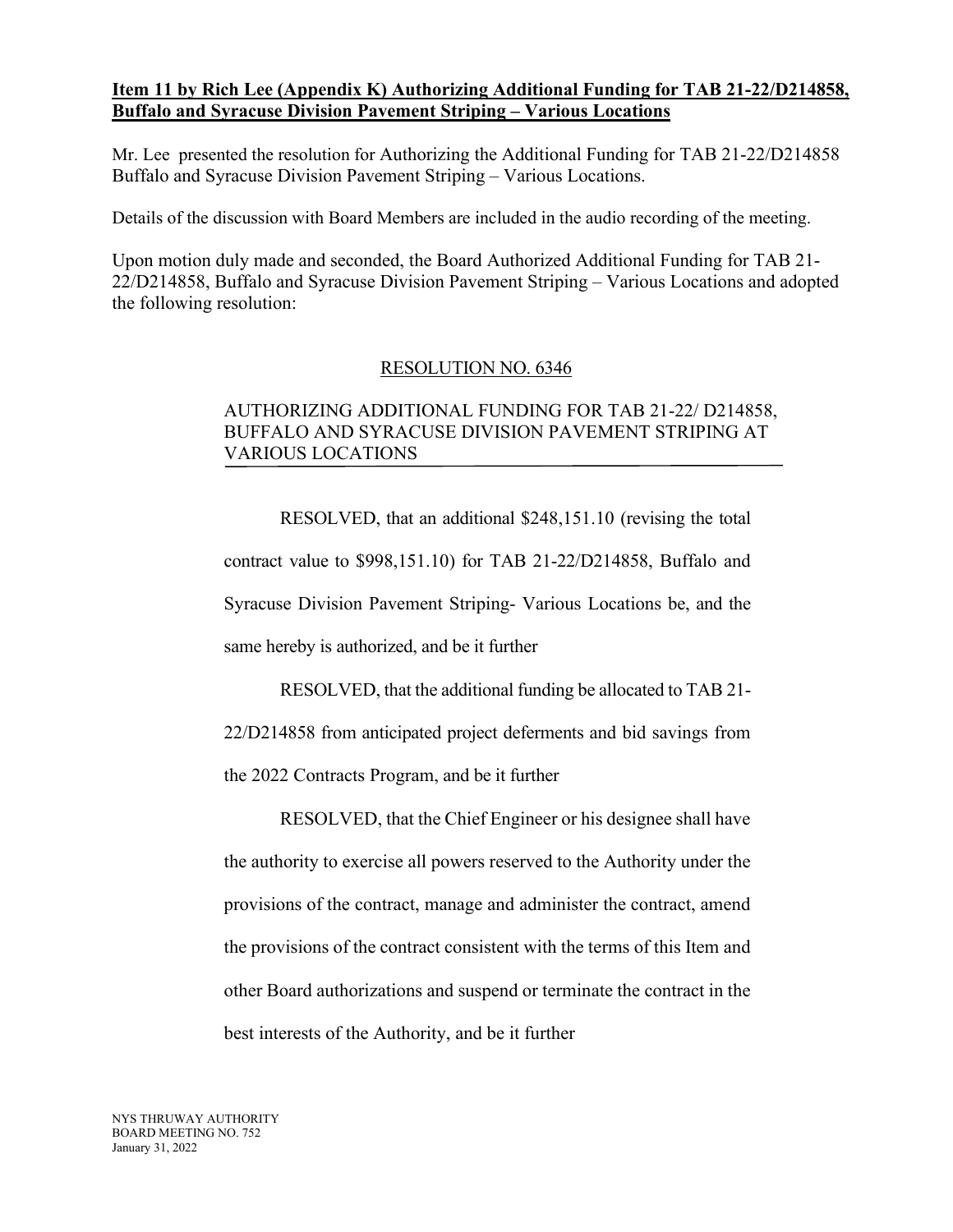RESOLVED, that this resolution be incorporated in the minutes

of this meeting.

## **Item 12 by Rich Lee (Appendix L) Authorizing the Executive Director to Execute a Contract with New York State Department of Transportation for the Transfer Variable Message System Boards for Less Than Fair Market Value**

Mr. Lee presented the resolution for Authorizing the Executive Director to Execute a Contract with New York State Department of Transportation for the Transfer Variable Message System Boards for Less Than Fair Market Value.

Details of the discussion with Board Members are included in the audio recording of the meeting.

Upon motion duly made and seconded, the Board Authorized Executive Director to Execute a Contract with New York State Department of Transportation for the Transfer Variable Message System Boards for Less Than Fair Market Value and adopted the following resolution:

### RESOLUTION NO. 6347

AUTHORIZING THE EXECUTIVE DIRECTOR TO EXECUTE A CONTRACT WITH NEW YORK STATE DEPARTMENT OF TRANSPORTATION FOR THE TRANSFER OF VARIABLE MESSAGE SYSTEM BOARDS FOR LESS THAN FAIR MARKET VALUE

RESOLVED, that the transfer of variable message system boards as more particularly described in the agenda item and in Exhibit A ("Property"), to the New York State Department of Transportation ("NYSDOT") for one dollar consideration, on the terms described and recommended in this agenda item, be and hereby is, approved, subject to such other legal, financial, engineering, and other terms as may be deemed by the Executive Director, the Chief Engineer, Director of Maintenance and Operations or the General Counsel, to be in the best interest of the New York State Thruway Authority ("Authority") and consistent with the intent of this agenda item; and be it further

NYS THRUWAY AUTHORITY BOARD MEETING NO. 752 January 31, 2022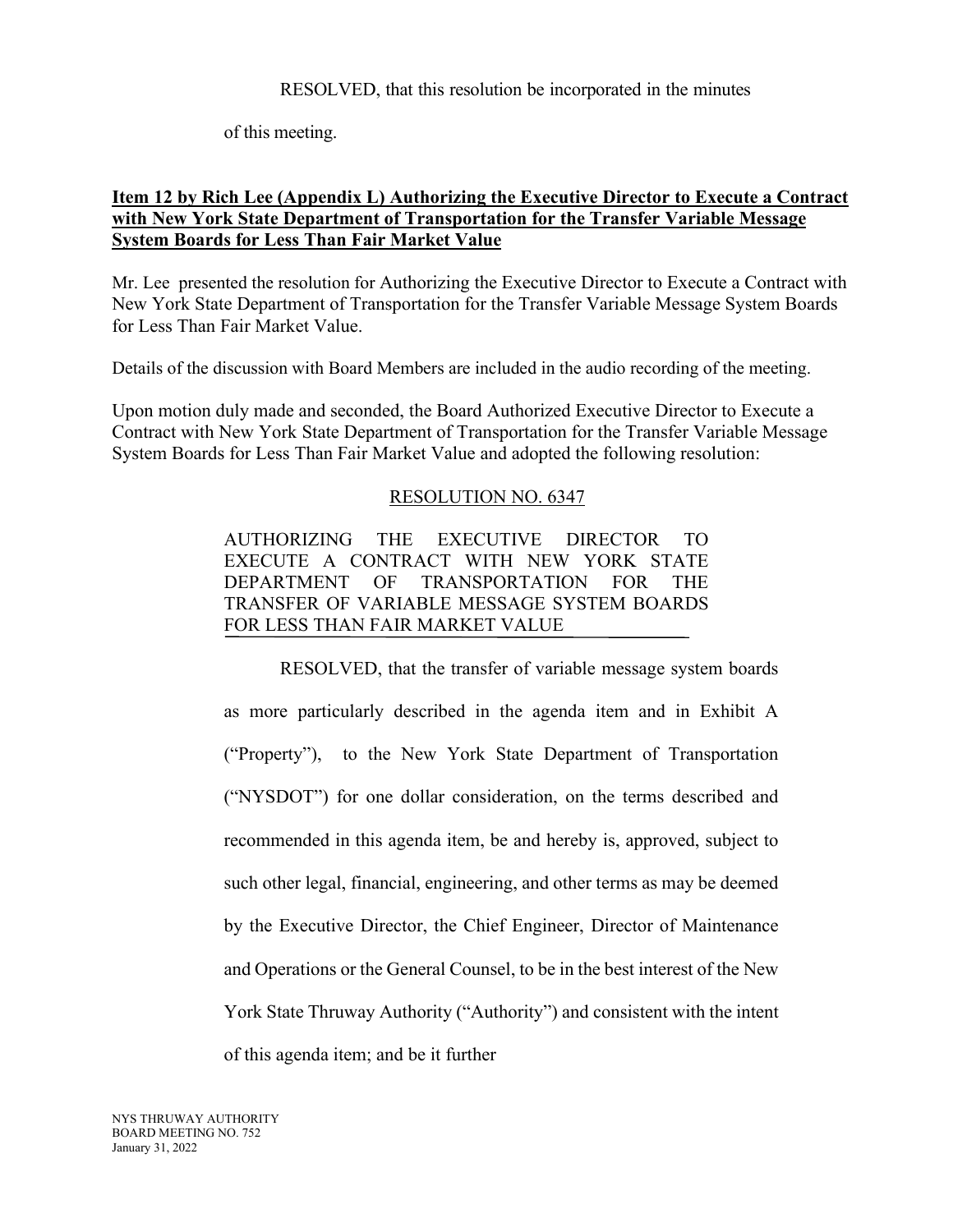RESOLVED, that the Authority's Contracting Officer determined the transfer of the Property to NYSDOT may be by negotiation without public advertising because such disposal falls under Section  $2897(6)(c)(v)$ and Section 2897(7) of the Public Authorities Law, and Section IV.E. of the Personal Property Disposal Policy, and that the transfer of the Property on the terms recommended in the agenda item complies with all applicable provisions of law, including Article 9, Title 5-A of the Public Authorities Law, and with the Personal Property Disposal Policy; and be it further

RESOLVED, that, no reasonable alternative to the proposed belowmarket transfer to NYSDOT would achieve the same purposes of such transfer; and be it further

RESOLVED, that the Executive Director, or his designee, be authorized to execute all documents necessary to effectuate the transfer of the Property to NYSDOT; and be it further

RESOLVED, that the Executive Director, the Chief Financial Officer, the Chief Engineer, Director of Maintenance and Operations, and the General Counsel be, and the same hereby are, authorized to take all actions necessary to effectuate the transfer of the Property to NYSDOT; and be it further

RESOLVED, that this resolution be incorporated in full in the minutes of this meeting.